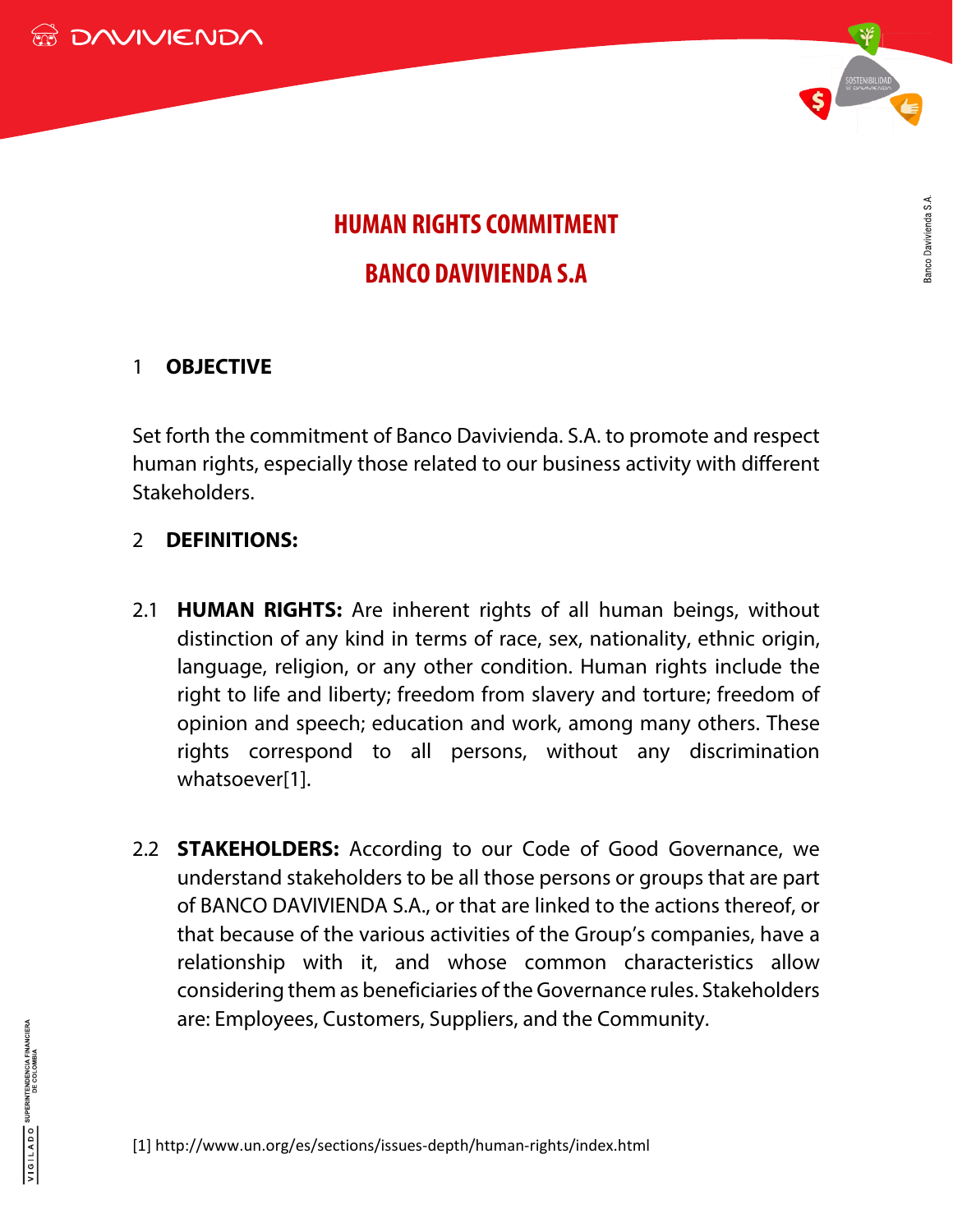

**Sanco Davivienda S.A.** 

- 3 **NATIONAL AND INTERNATIONAL REGULATORY BENCHAMRKS:** This policy is based on universally recognized Human Rights, such as those contained in:
- 3.1 The International Bill of Human Rights (which includes the Universal Declaration of Human Rights, the International Covenant on Civil and Political Rights, and the International Covenant on Economic, Social and Cultural Rights).
- 3.2 ILO Declaration on Fundamental Principles and Rights at Work.
- 3.3 The UN Guiding Principles on Business and Human Rights.
- 3.4 Political Constitution of Colombia.
- 3.5 International treaties accepted by the Colombian state.
- 3.6 SFC Regulations in what is relevant to what is applicable to Human Rights.
- 4 **HUMAN RIGHTS SUBJECT TO PROTECTION**. In Banco Davivienda S.A. we care about Human Rights protection, especially about:
	- Rights and freedoms without distinction of: race, color, gender, language, religion, political opinion, nationality, economic position, sexual orientation.
	- Right to Identity.
	- Right to life, security and freedom.
	- Labor rights.
	- Right to Due Process.
	- Right to privacy and honor.
	- Right to freedom of thought, conscience and religion.
	- Right to freedom of speech.
	- Right to freedom of association and collective bargaining.
	- Right to work in a safe and healthy environment.
	- Right to social security.
	- Right to quality of life, leisure time and rest.
	- Right to cultural life and recreational activities.